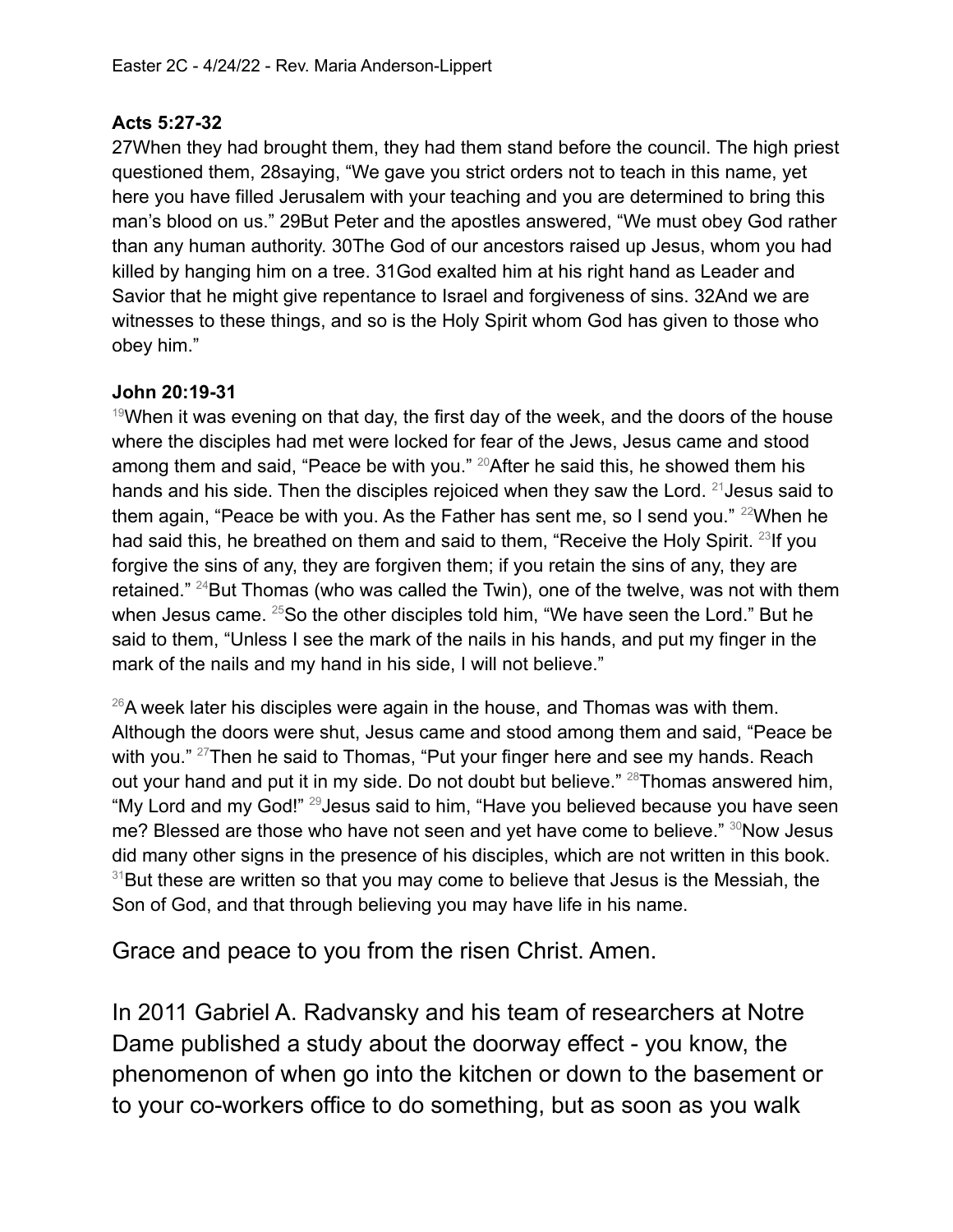through the doorway, as soon as you cross the threshold, you forget what you went in there for? Apparently it's not just that you're aging, tired, or overwhelmed, it's an actual phenomenon. *Has anyone heard of this study?*

What Radvansky and his colleagues discovered in their study wasn't simply that we forget because we entered a different room. There's something about passing through a doorway. Often when people in the study would pass through a doorway a few times and ultimately end up in the same room once again, they still couldn't remember. They concluded, therefore, that because our minds have a finite amount they can hold, walking through a doorway, crossing a threshold, often serves as a reset allowing our overwhelmed minds to let go of some information.

In our Gospel lesson for today, we find the disciples in a unique, in between moment. The life they knew following Jesus is no longer - Jesus has died. They are on the cusp of whatever is next for them, yet they're drowning in grief and don't fully understand what it all means. They've heard stories about the empty tomb from Peter and the disciple whom Jesus loved, and Mary Magdalene has come to tell them she has seen the risen Lord.

But as today's story begins, most of the disciples haven't yet experienced the risen Christ for themselves and they've locked themselves in a room, afraid of the authorities who found Jesus to be threatening to their political power. The events of the past week, the one we now deem holy, have pushed the disciples across a threshold into new, unknown territory and for a short time, at least, their overwhelmed minds have forgotten who they are and who they follow.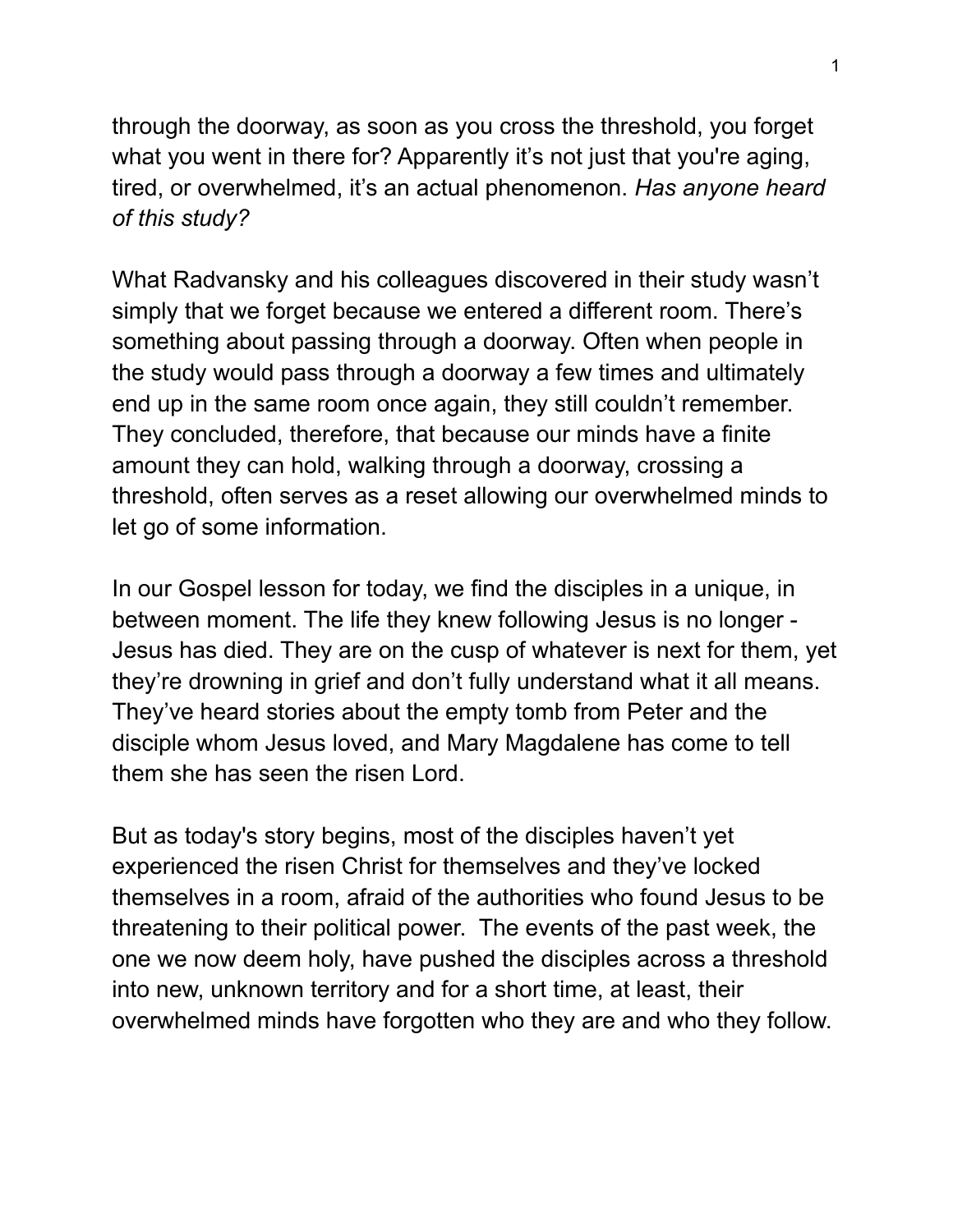The state we find the disciples in this morning makes me wonder if this same idea of doorway forgetfulness could apply to the bigger, more momentous doorways, or thresholds, of our lives. I wonder if sometimes, like the disciples, as we cross a threshold - whether it be an exciting, celebratory threshold, one riddled with grief and loss, or one that holds both - we sometimes struggle to remember who we are.

Who are you after your position has been cut, after that newborn baby is placed into your arms, after the funeral when the calls and texts begin to slow down or stop completely? z

The promise embedded in this story, however, is that Jesus never forgets who you are.

Jesus appears in the midst of the disicple's fearful hiding behind closed doors, breathes peace onto them, shows them who he is wounds and all, and reminds them of who they are - beloved children of God. He reminds them and then commissions them back onto their mission to tell the story, to forgive, to liberate, to heal.

You, too, are a beloved child of God commissioned to tell the story, to forgive, to liberate, to heal. It is our privilege and our challenge, as a congregation, to walk with each other in the midst of these thresholds of life. And to remind each other of who we are, in case the thresholds cause us to forget.

Today, specifically, we have done this together as I became officially installed as your new Pastor for Care and Nurture. We have done this for Aila and Raymond - as we welcomed them into God's beloved community and heard God claim them in the promises of baptism. Later in our service we will do this for Pastor Jen as we send her on